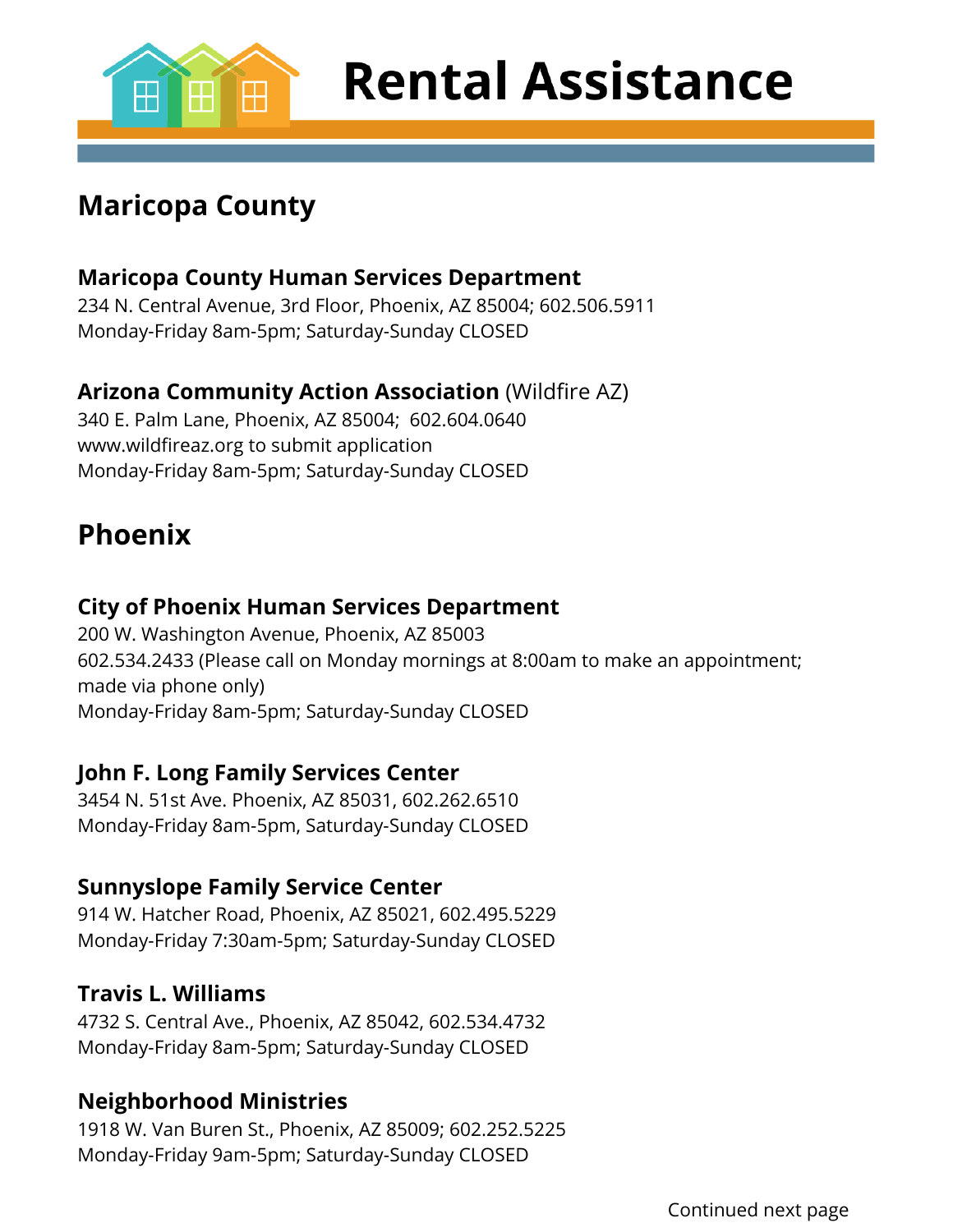

## **Glendale**

#### **Glendale Community Action Program**

5850 W. Glendale Avenue Suite B5, Glendale, AZ 85301 623.930.2854; 623.930.2460 (For assistance with gas & electric bills, rent or mortgage assistance); Mon-Fri 8am-5pm Sat-Sun CLOSED

#### **Glendale Corps Salvation Army**

6010 W. Northern Ave., Glendale, AZ 85301, 623.934.0469 Wed–Fri 9:30am-3pm; Sat–Tues CLOSED

### **Peoria**

#### **Peoria Community Action Program**

8335 W. Jefferson St., Peoria, AZ 85345; 623.979.3911 Mon-Fri 8am-5pm; Sat-Sun CLOSED

## **Surprise**

#### **City of Surprise Resource Center**

12425 W. Bell Road #124 Surprise, AZ 85374; 623.222.1600

## **Tolleson**

#### **Tolleson Community Action Program**

9555 W. Van Buren Street Tolleson, AZ 85353, 623.936.7111 Mon-Fri 9:30am-5pm; Sat-Sun CLOSED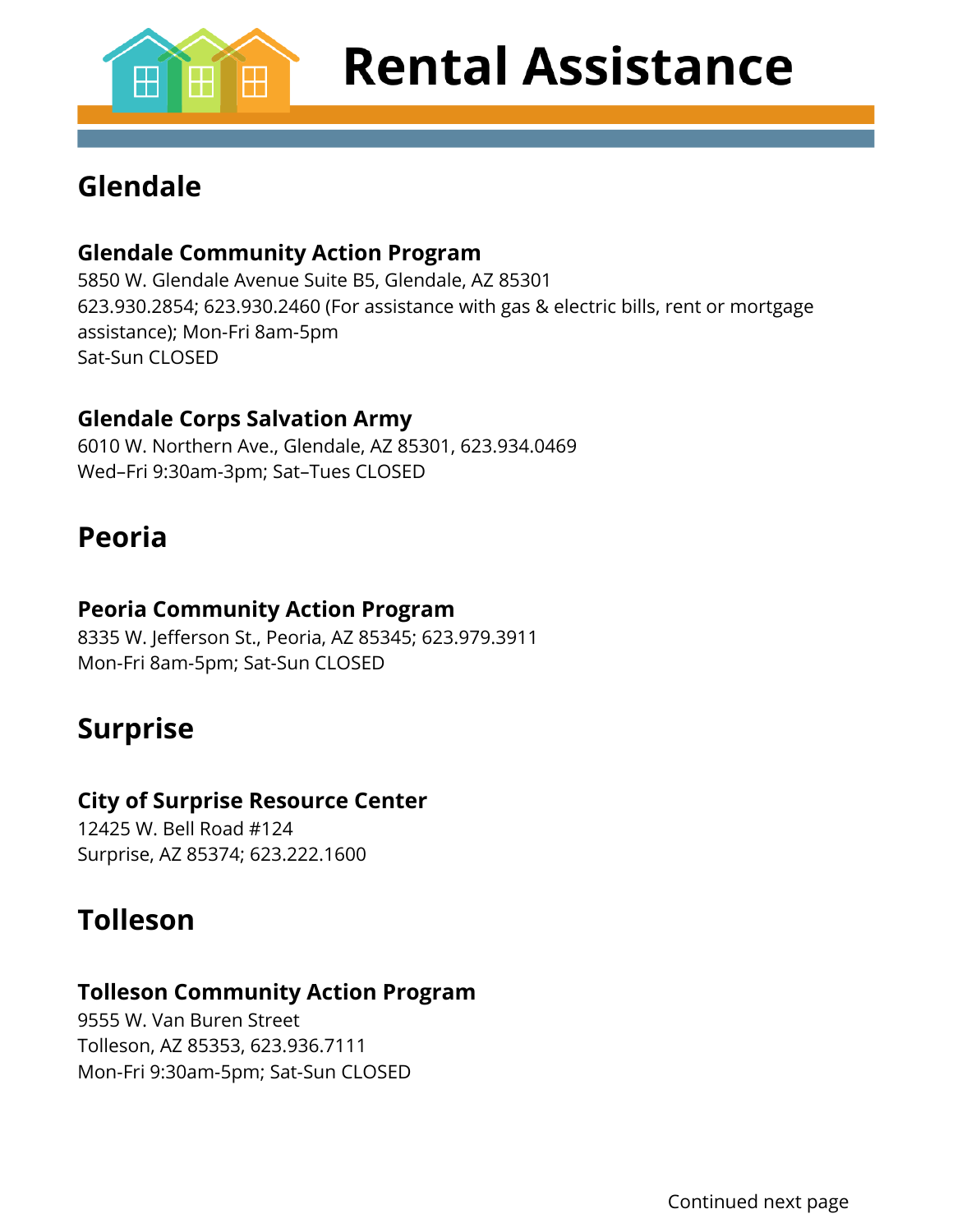

**Rental Assistance** 

### **Tempe**

#### **Tempe Community Action Program**

2146 Apache Boulevard Tempe, AZ 85281; 480.389.1375 Rent/Utility Hotline (Please call the hotline on Thursdays at 8:00am. For rental and mortgage assistance call on the first Friday of the month at 8:00am) 480.422.8922 Mon, Wed, Fri 8am-5pm; Tues & Thurs 8am-6:30pm; Sat-Sun CLOSED

#### **Tempe Community Council**

34 E. 7th Street, Tempe, AZ 85281; 480.858.2300 Mon-Fri 8am-5pm; Sat-Sun CLOSED

#### **Tempe - Salvation Army**

714 S. Myrtle Ave., Tempe, AZ 85281 480.967.8649 Mon-Thurs 9am-11am & 1pm-4pm Fri 9am-11am & 1pm-2pm; Sat-Sun CLOSED

#### **Mesa**

#### **Mesa Community Action Program**

(New Leaf's Mesa CAN) 635 E. Broadway Rd., Mesa, AZ 85204; 480.833.9200 Mon-Fri 8am-5pm, Sat-Sun CLOSED

#### **Mesa Lutheran Social Ministries**

5946 E. University Dr., Mesa, AZ 85205; 480.654.4539 Mon-Fri 8am-4:30pm; Sat-Sun CLOSED

#### **Mesa United Way**

137 E. University Dr., Mesa, AZ 85201 480-969-8601 Mon-Sat 8am-5pm; Fri-Sun CLOSED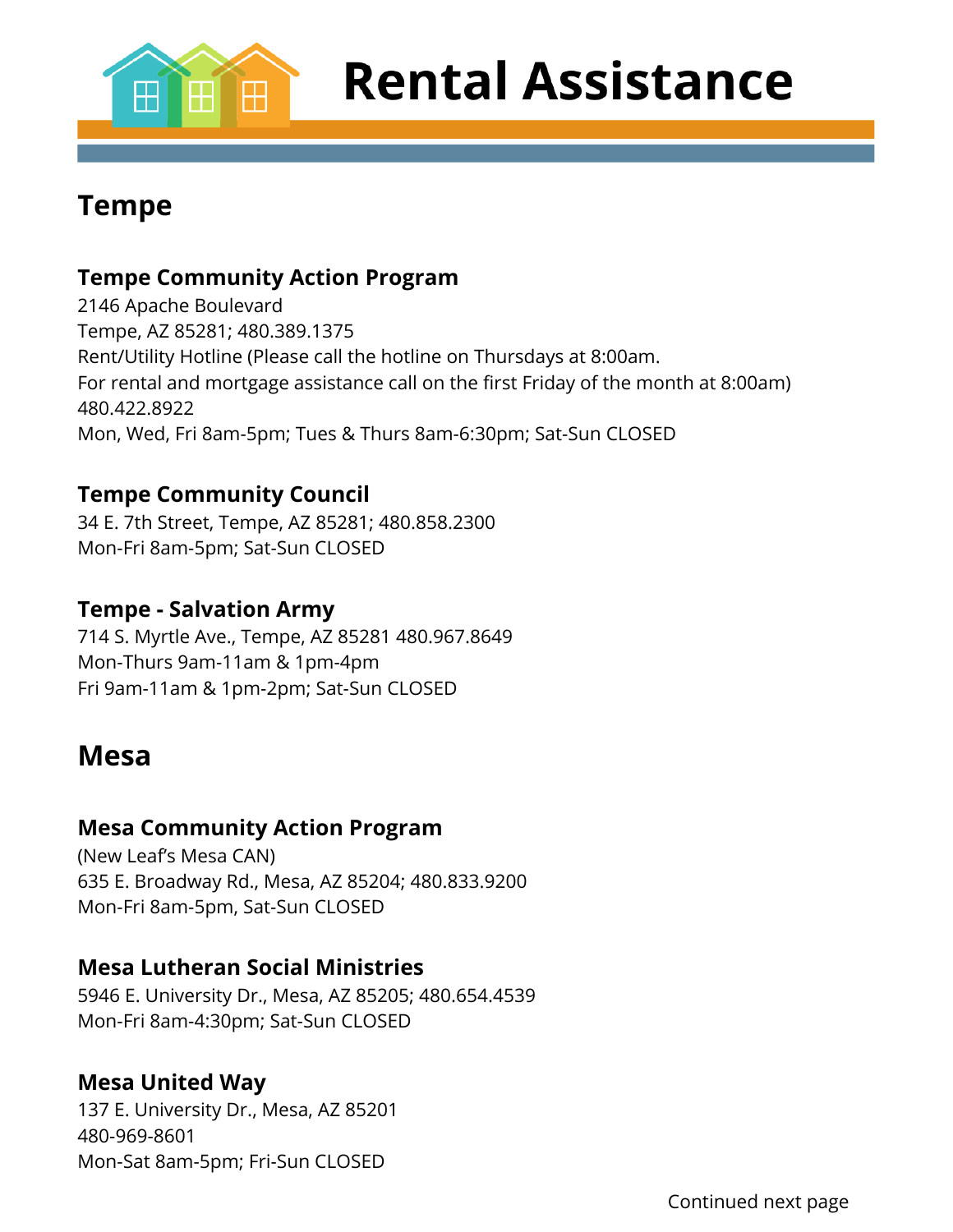

**Rental Assistance** 

Tenants who need legal advice or assistance can contact Community Legal Services 602.258.3434.

Please contact 211 Arizona for additional resources not listed by calling 877.211.8661 or visit the website at 211arizona.org or dial 211 from your cell phone.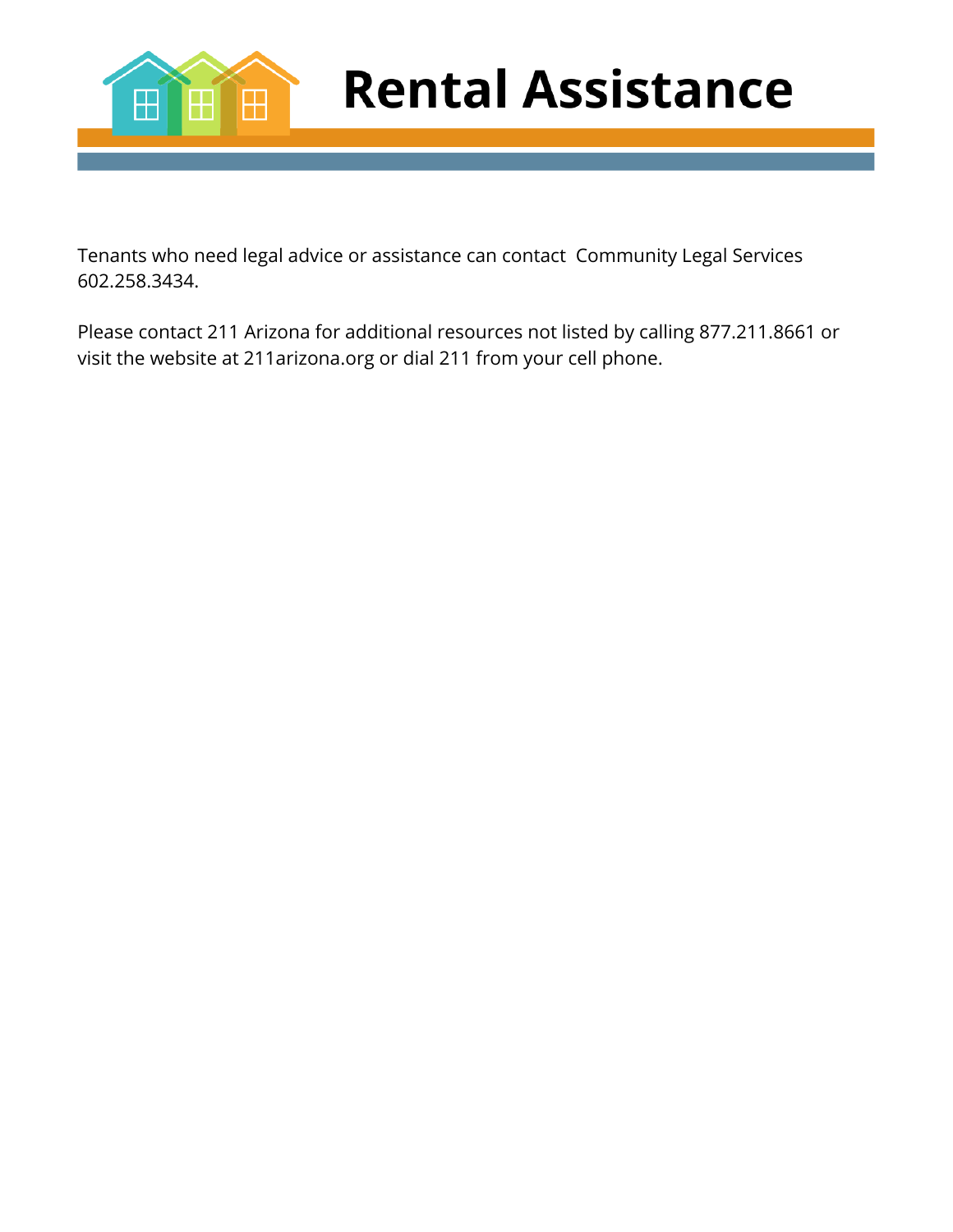

For additional resources not listed, please contact 211 Arizona (877.211.8661) or visit the website at 211arizona.org or dial 211 from your cell phone.

### **Single Women**

#### **Gift of Mary**

(Women's Shelter) 1414 S. 17th Ave., Phoenix, AZ 85007 602.254.8424 Call between 9am 11am for screening; Closed on Thursdays

#### **UMOM's Halle Women's Center**

(Single women without children) 602.362.5833; Call at 6am daily

#### **House of Promise**

(Single Working Women) 9844 N 7th Pl., Phoenix, AZ 85020; 602.678.0223 Mon-Sun 9am-4pm

#### **I-HELP- Mesa**

(Women's Shelter) 5946 E. University Drive, Mesa, AZ 480.654.4539 or 480.684.0645 Mon, Tues, Thurs, Sun 9am-5pm; Wed CLOSED

#### **Mary Ellen's Place**

(Single Female Veterans) 224 E Hatcher Rd., Phoenix, AZ 85020, 602-633-2000 Mon-Fri 8am-5pm; Sat-Sun CLOSED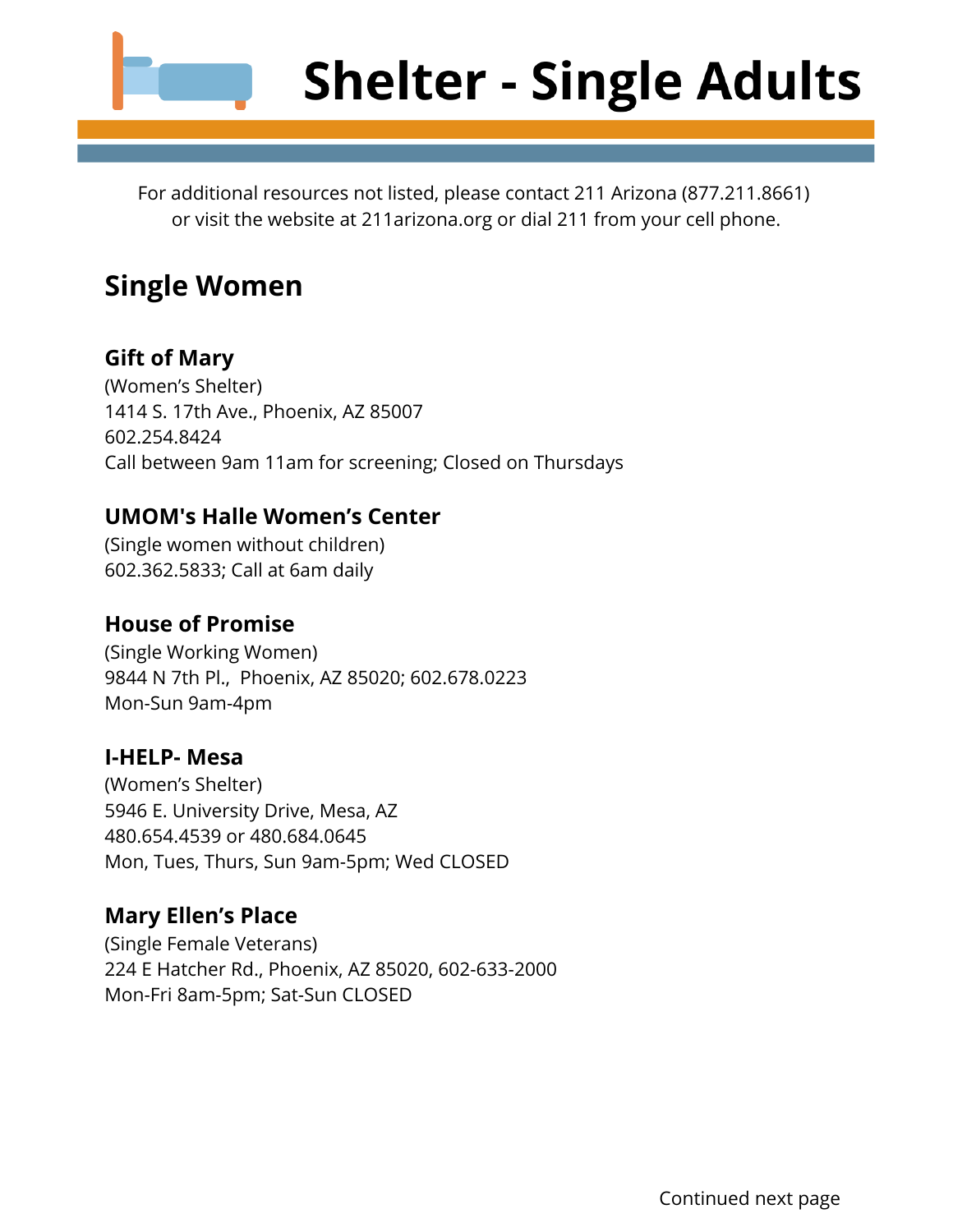

## **Shelter - Single Adults**

For additional resources not listed, please contact 211 Arizona (877-211-8661) or visit the website at 211arizona.org or dial 211 from your cell phone.

## **Single Men**

#### **EVMC: East Valley Men's Center** (New Leaf)

Commitment to become self-sufficient 2345 N Country Club Dr., Mesa, AZ 85201 480.610.6722 or 480.969.4024 Mon-Fri 8am-4pm; Sat-Sun CLOSED

#### **Gift of Mary Men's Shelter**

(Age 50 and older) 1406 S. 17th Avenue, Phoenix, AZ 85007 602.254.8424 Call in morning at 8:30 for screening; Closed on Thursdays

#### **House of Promise**

(Single Working Women) 9844 N 7th Pl., Phoenix, AZ 85020 602.678.0223 Mon-Sun 9am-4pm

#### **12th Avenue Retreat**

(Homeless men 18 and up) 1236 S 12th Avenue, Phoenix, AZ 85007 602.272.3662 or 602.316.7161

Continued next page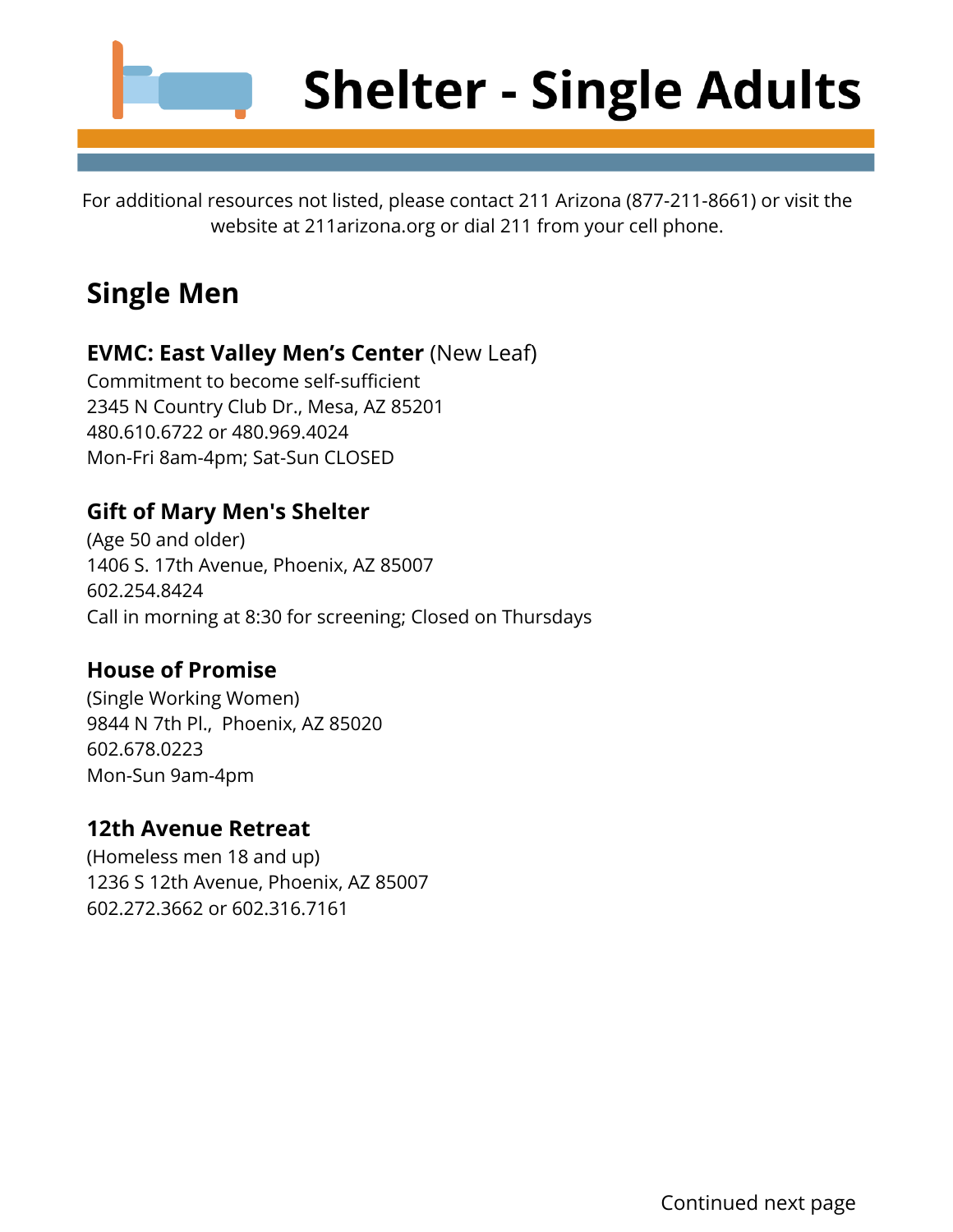

For additional resources not listed, please contact 211 Arizona (877-211-8661) or visit the website at 211arizona.org or dial 211 from your cell phone.

## **Single Men and Women**

#### **CASS**

230 S. 12th Ave., Phoenix, AZ 85007 (12th Ave. and Madison) 602.256.6945 Mon, Wed, Sat 7am-8pm Tues, Thurs, Fri, Sun 7am-7pm

#### **IHELP- Interfaith Homeless Emergency Lodging Program**

I-HELP Chandler: 480.963.1423 x 120 I-HELP Northwest Valley: 623.222.1659 I-HELP Southwest: 480.654.4539 I-HELP Avondale: 623.333.2703

#### **Justa Center**

(Single Seniors 55+) 1001 W. Jefferson Street, Phoenix, AZ 85007 602.254.6524 Mon-Sun 7am-3pm

#### **MANA House**

(Formerly known as Madison Street Veterans Association) Temporary emergency shelter and day shelter for homeless veterans. 2422 W. Holly St., Phoenix, AZ 85009 602.254.6785

#### **Ozanam Manor**

(Men & Women ages 50 and older; individuals 18 and older with physical or mental disabilities) 320 W. Watkins Rd., Phoenix, AZ 85003; 602.850.6900 Mon-Fri 8am-4pm Sat-Sun CLOSED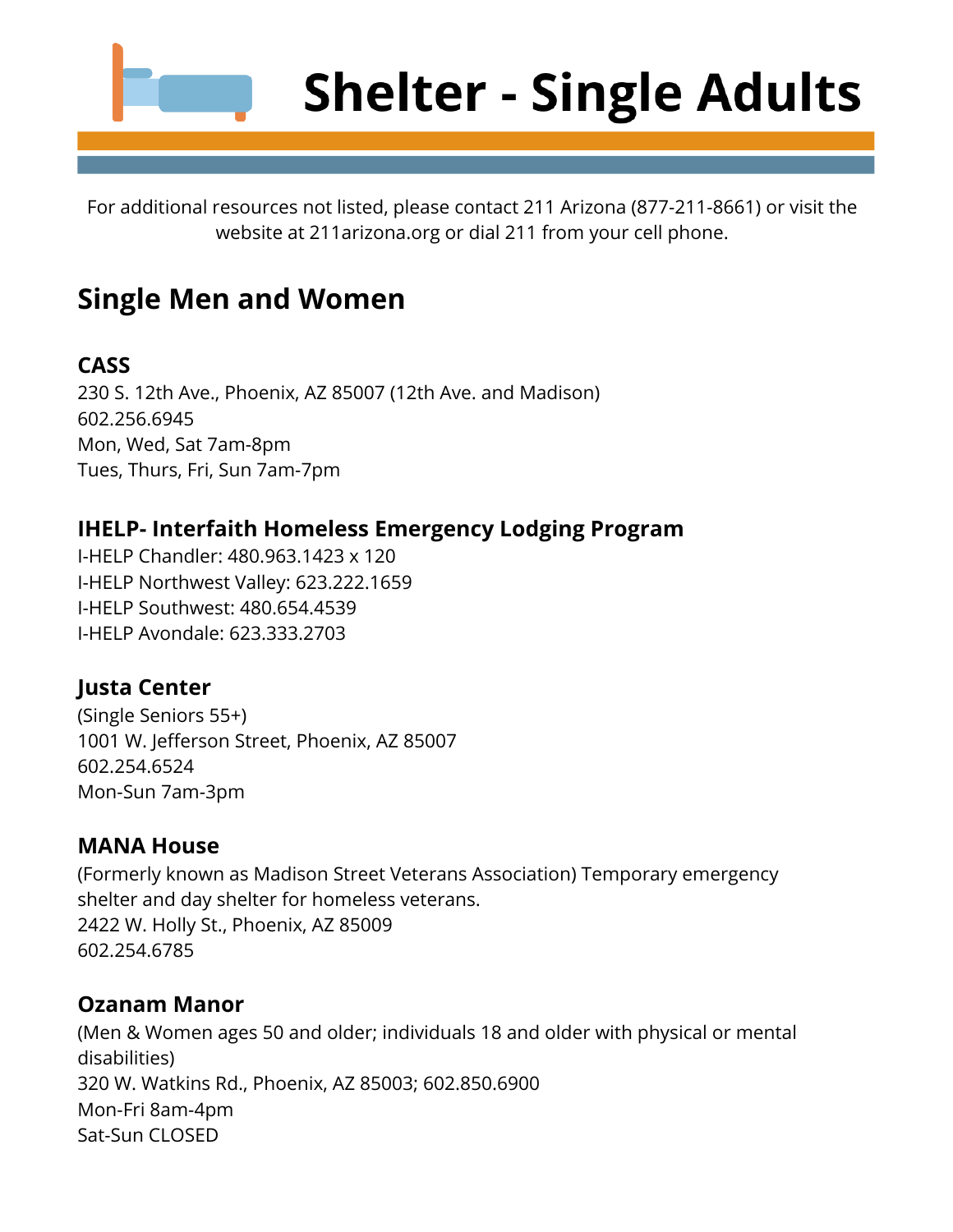

# **Food Resources**

#### **National Hunger Hotline/Línea de hambre:**

1.866.3.HUNGRY (1.866.348.6479) or 1.877.8.HAMBRE (Espanol) Mon - Fri, 7am-10pm EST (Hours may vary depending on time zone)

#### **AZ Hunger Hotline**

Food Bank Locator/ Buscador de Bancos de Comida 602.528.3434 or 1.800.445.1914 Mon - Fri, 8am-5pm; http://www.azfoodbanks.org

#### **Andre House of Arizona** (single adults)

213 S. 11th Ave., Phoenix, AZ 85227 (11th Ave. & Jackson) 602.252.9023 Dinner: Sat-Thurs, 5:30-6:30 pm (line begins 60 minutes before start of service)

#### **Chris Becker Memorial Dining Room**

9227 N. 10th Ave., Phoenix, AZ 85021 (10th Ave & Dunlap) 602.944.0139 Brunch: Mon-Fri, 10:30am-1:00pm Dinner: 7 days a week, 4:00-6:30pm Desayuno y Almuerzo: Lunes- Viernes 10:30am-1:00pm Cena: Siete dias de la semana 4:00-6:30pm

#### **Fibco Family Services, Inc. (Baptist Church)**

Foodbox/ Onsite Meal/ Clothing / Employment 1141 E. Jefferson St., Phoenix, AZ 85034 (12th St & Jefferson) 602.385.3900 Lunch: Tues, Wed and Fri, 10:30am-1:30pm Caja de Comida/ Comida en las instalaciones/ Ropa Horario: Martes, Míercoles, Viernes almuerzo 10:30am-1:30pm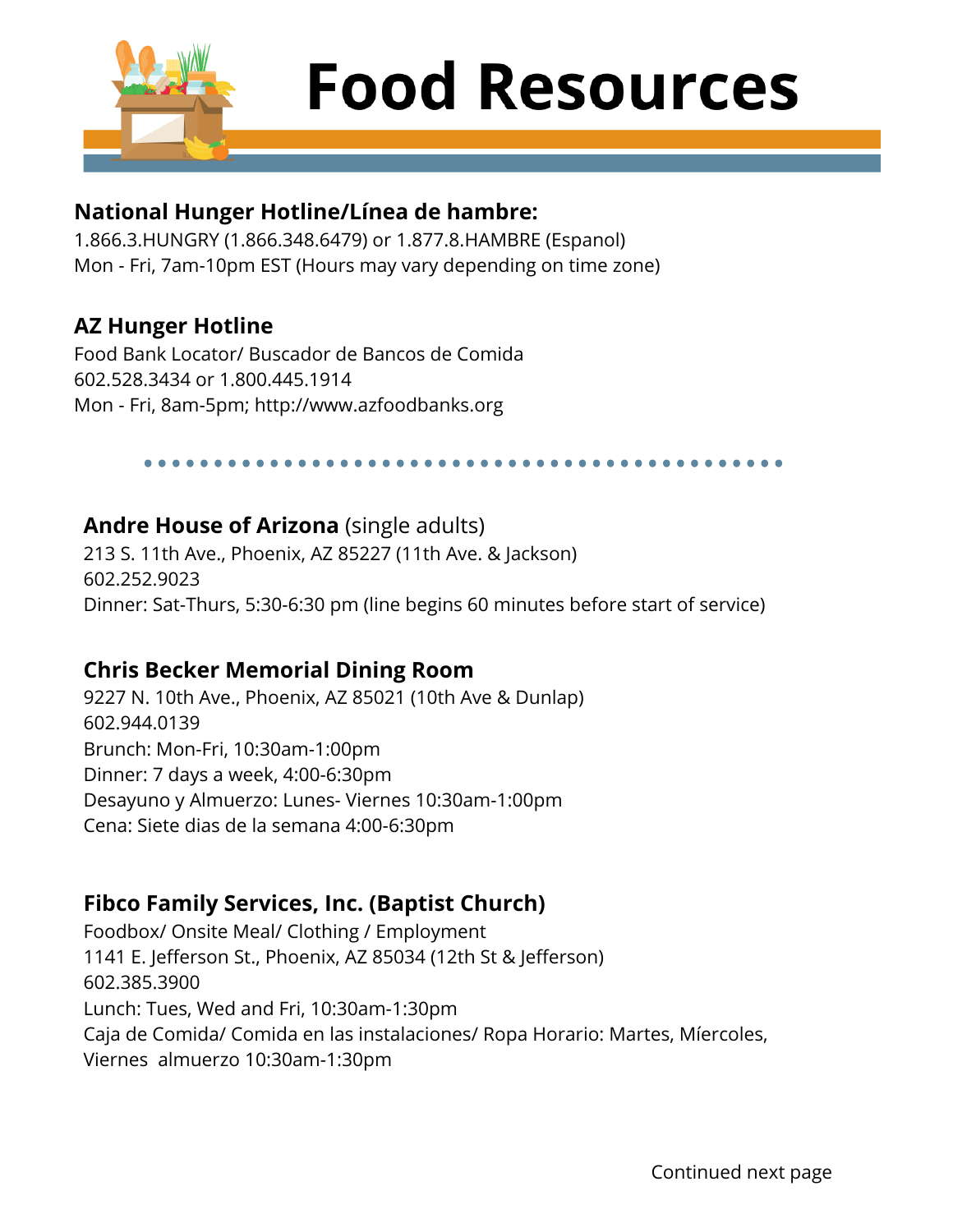

# **Food Resources**

#### **Phoenix Rescue Mission (Men Only)**

1801 S 35th Ave., Phoenix, AZ 85007, (35th Ave & Durango) 602.233.3000 Mon-Fri: Breakfast 6:30-7:45am; Lunch 11:30am-12:45pm; Dinner 4:30-5:45pm Sat & Sun: Breakfast 8:00-9:00 am and Lunch 1:00-2:00pm Lun-Vie: Desayuno, 6:30-7:45am; Almuerzo 11:30am-12:45pm; Cena 4:30-5:45pm Sáb & Dom: Desayuno 8:00am-9:00am; Almuerzo 1:00pm-2:00pm

#### **Phoenix Rescue Mission - Hope for Hunger**

5605 N. 55th Avenue, Glendale, AZ 85301 602.773.4344 Mon-Fri: 8am-12noon Sat-Sun: CLOSED

#### **Salvation Army - Tempe**

Clothing and food 40 E. University Drive, Tempe, AZ 85281 480.967.8649 Mon-Thurs: 9:00-11:00am & 1:00-4:00pm Friday 9:00-11:00am & 1:00pm-2:00pm Saturday-Sunday: CLOSED

#### **Society of Saint Vincent de Paul Family Dining**

(meals served to families only) 420 W Watkins St., Phoenix, AZ 85003, (4th Ave & Watkins) 602.266.4673 Dinner: Mon-Fri 5:00-6:00pm Sirve Comida a familias solamente 5:00-6:00pm Lun-viernes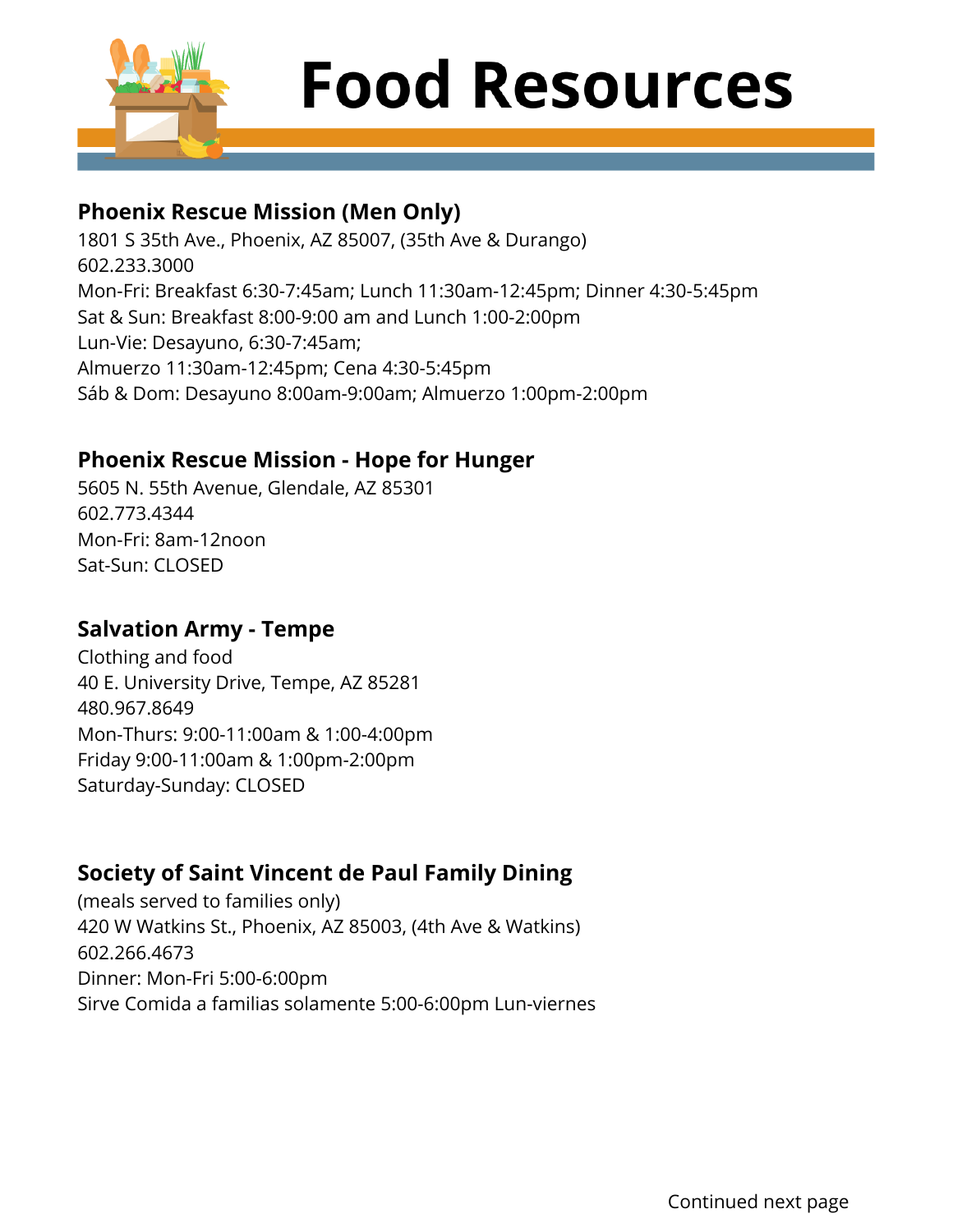

# **Food Resources**

#### **Society of Saint Vincent de Paul Sunnyslope Dining Room**

9227 N. 10th Ave., Phoenix, AZ 85021 (7th Ave & Hatcher Rd.) 602.531.4374 Lunch: Mon-Fri 11:00am-12:30pm; Dinner: 4:30-5:30pm Weekends - Dinner only: 4:30-5:30pm Sirve Comida lun-viernes 11am-12:30pm y 4:30-5:30pm

#### **Society of Saint Vincent de Paul**

Ministry to the homeless and to those recently released Showers, clothing, shoes, counseling, referral services, barbershop, medical, dental, legal aid, aid to stranded travelers, etc. 420 W Watkins St., Phoenix, AZ 85003, (4th Ave & Watkins) 602.850.6954

#### **St. Mary's Food Bank**

3131 W. Thomas Street, Phoenix, AZ 85009 602.242.3663 Mon-Thurs: 8am-5pm Fri: 8am-4:30pm Sat-Sun: CLOSED

#### **United Food Bank**

263 N. Center Street, Mesa, AZ 85201, 480.926.4897 Mon-Fri 8am-4pm; Saturday-Sunday CLOSED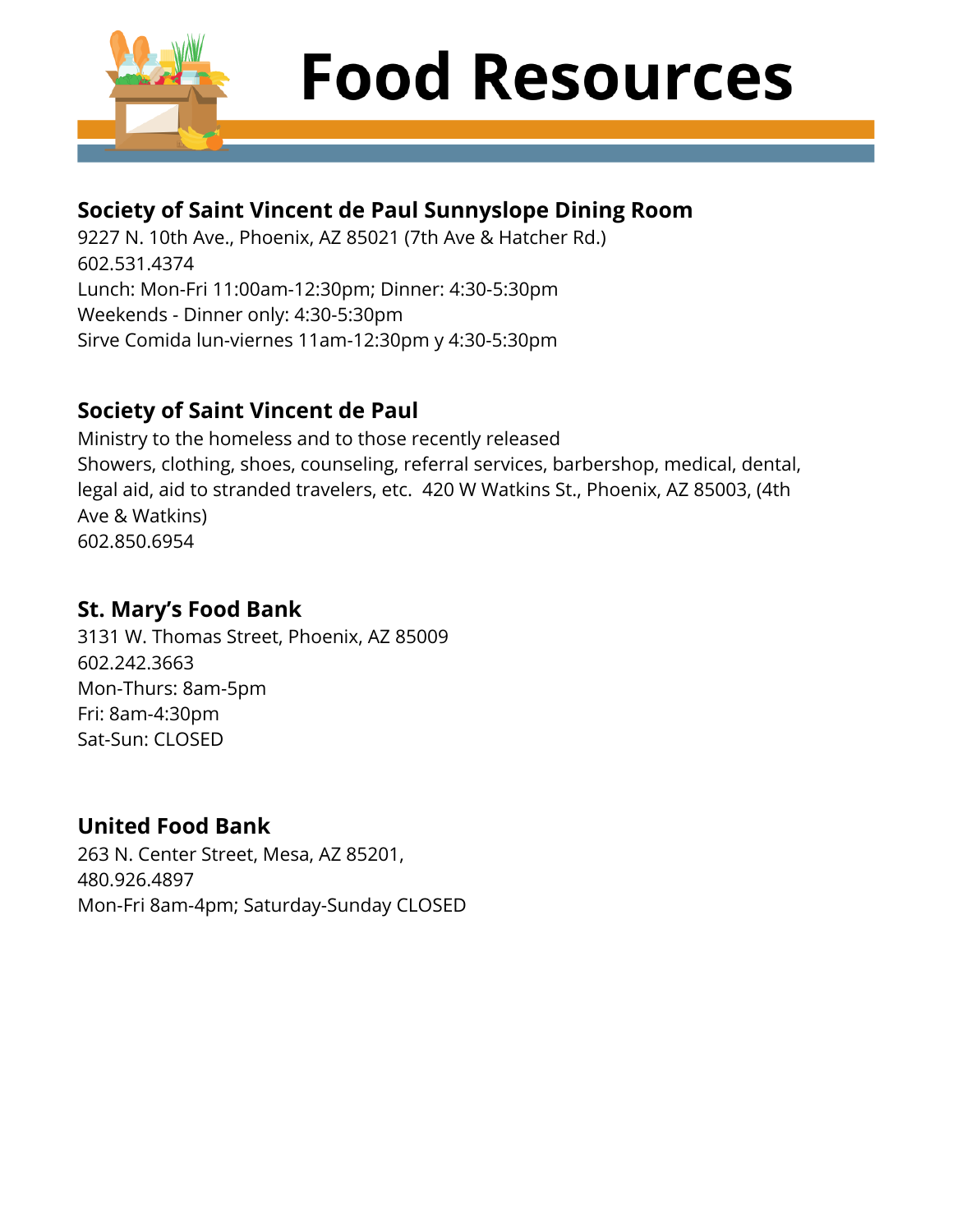

#### **Andre House of Arizona** (single adults)

213 S. 11th Ave., Phoenix, AZ 85227 (11th Ave. & Jackson) 602.252.9023 Mon, Wed, Thurs: 10:00am - 12:00pm Sat: 1:00pm - 3:00pm Can get clothing every 2 weeks. ID preferred.

#### **Fibco Family Services, Inc. (Baptist Church)**

Clothing and other support such as foodboxes, onsite meals, employment help 1141 E. Jefferson St., Phoenix, AZ 85034 (12th St & Jefferson) 602.385.3900 Lunch: Tues, Wed and Fri, 10:30am-1:30pm Caja de Comida/ Comida en las instalaciones/ Ropa Horario: Martes, Míercoles, Viernes almuerzo 10:30am-1:30pm

#### **Paz De Cristo Community Center**

Clothing and showers 424 W. Broadway Road, Mesa, AZ 85210 480.464.2370 Mon-Fri: 10am-3pm and Sat-Sun: Closed

#### **Salvation Army - Tempe**

Clothing and food 40 E. University Drive, Tempe, AZ 85281 480.967.8649 Mon-Thurs: 9:00-11:00am & 1:00-4:00pm; Friday 9:00-11:00am & 1:00pm-2:00pm Saturday-Sunday: CLOSED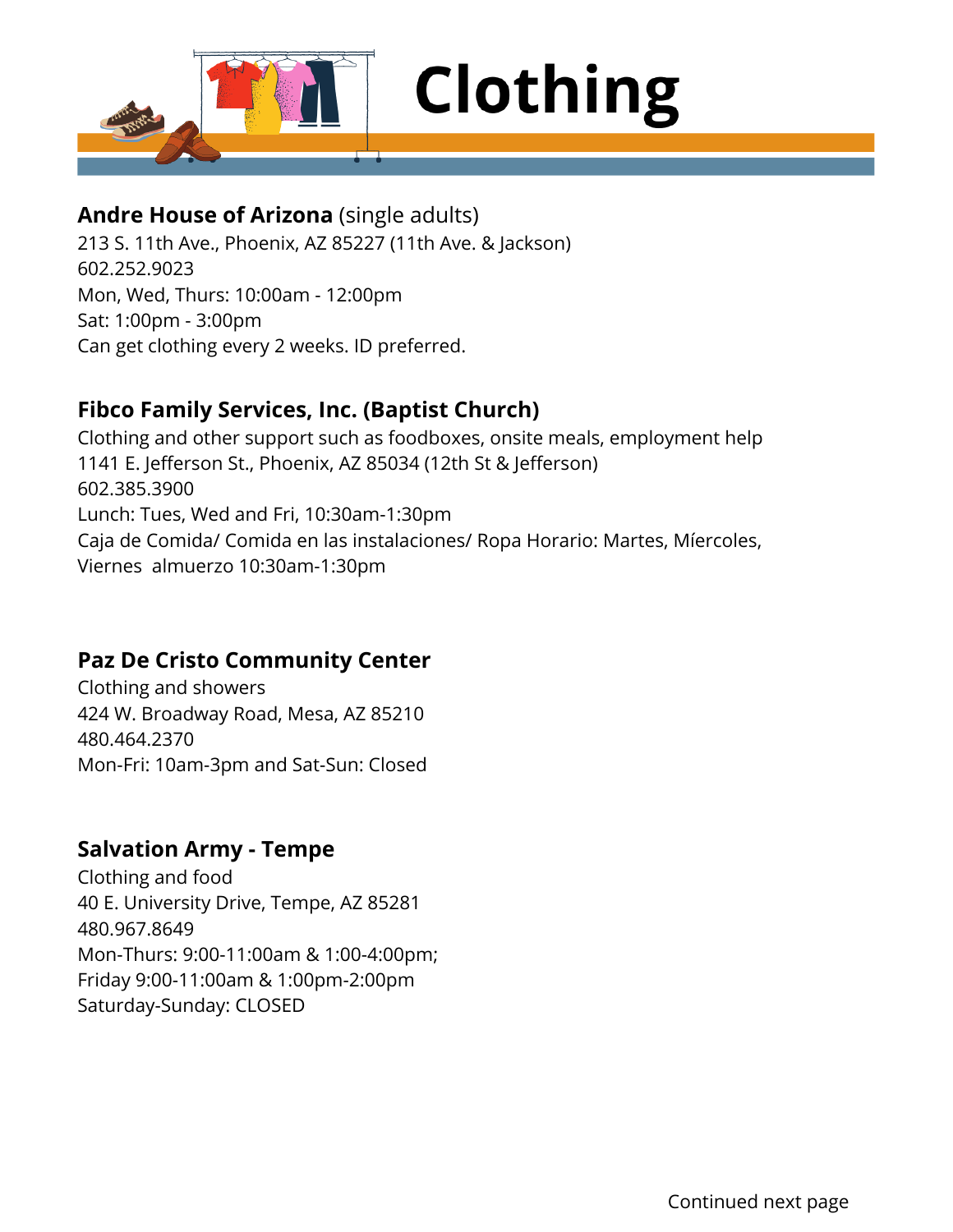

#### **Society of Saint Vincent de Paul Glendale**

Clothing 7018 n. 57th Ave., Glendale, AZ 85301 623.931.9901 Mon-Wed-Fri: 9am-12noon Tues-Sat-Sun: Closed

#### **Society of Saint Vincent de Paul**

Ministry to the homeless and to those recently released Clothing, showers, shoes, counseling, referral services, barbershop, medical, dental, legal aid, aid to stranded travelers, etc. 420 W Watkins St., Phoenix, AZ 85003, (4th Ave & Watkins) 602.850.6954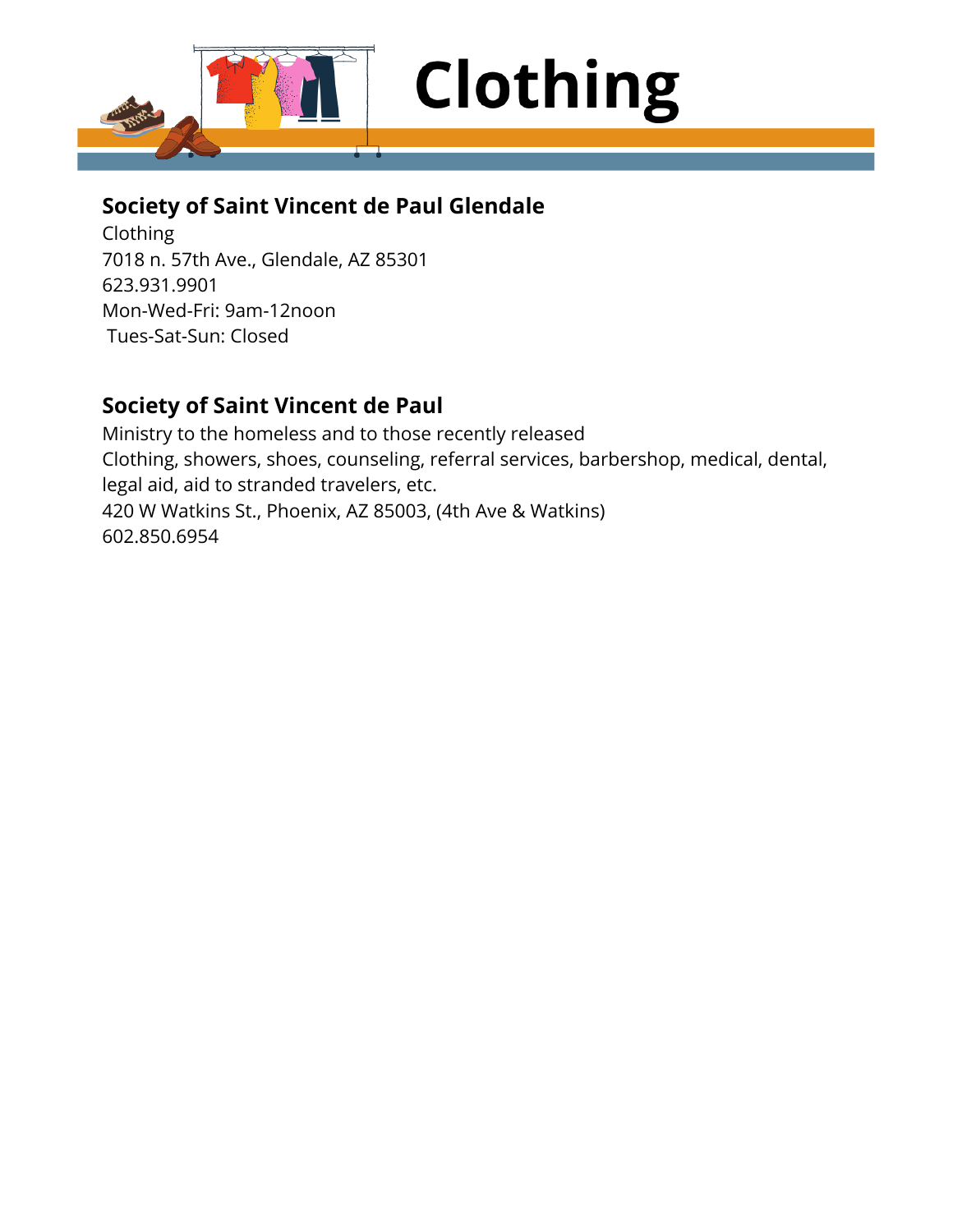

#### **Society of Saint Vincent de Paul**

Ministry to the homeless and to those recently released.

Medical, Dental, showers, clothing, shoes, counseling, referral services, barbershop, legal aid, aid to stranded travelers, etc.

420 W Watkins St., Phoenix, AZ 85003, (4th Ave & Watkins) 602.850.6954

Children Welcome

**Medical Clinic:** 602.261.6868

**Dental Clinic:** Mon-Thurs 8:00am -4:30pm & Fri 8:00 am-3:00pm

**Family Wellness**, 602.850.6740 - prevention and management of chronic diseases through nutrition, physical activity, and overall wellness.

Mon-Fri: 8:00am-4:00pm; Thurs: 1:00-8:00pm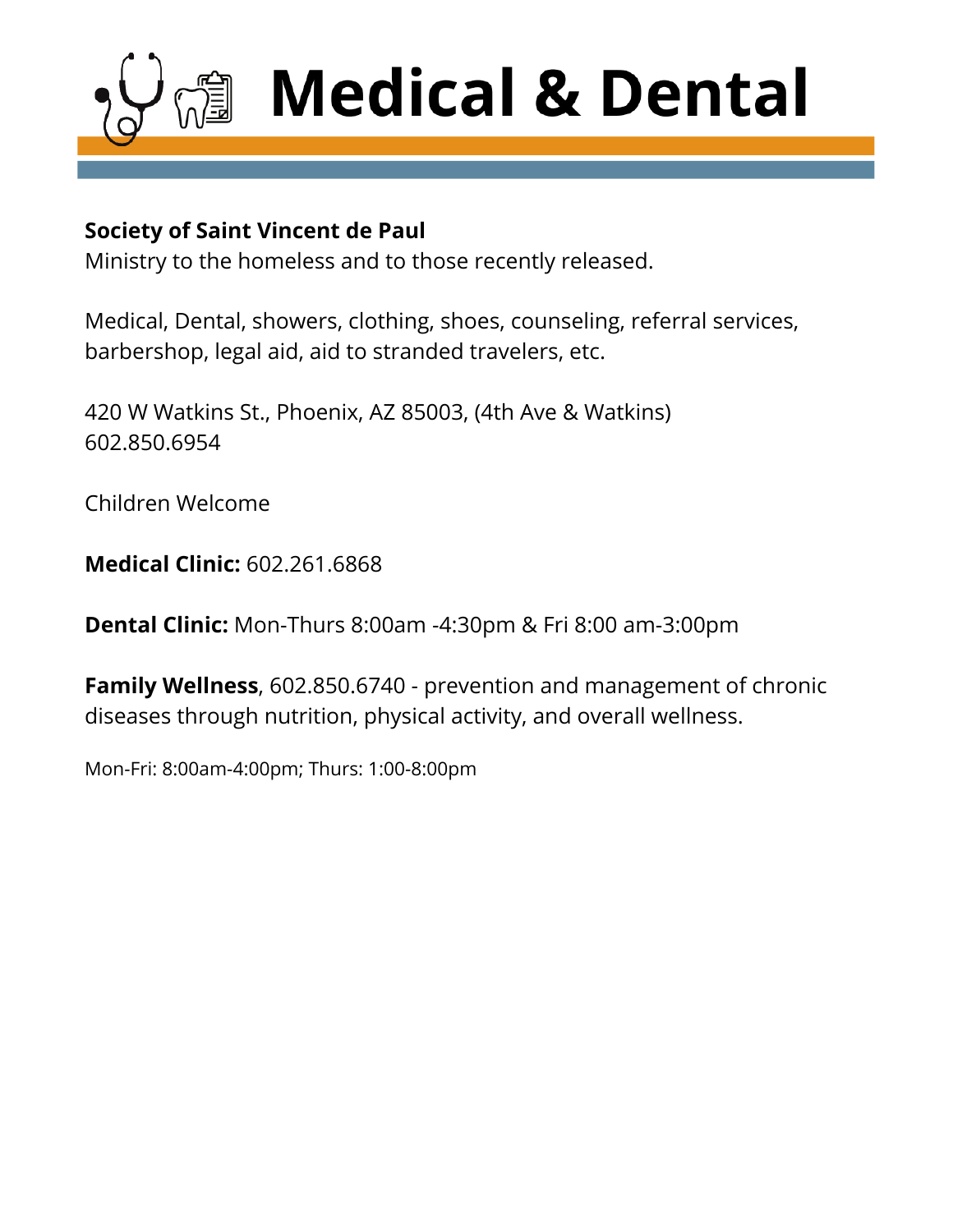

## **Showers**

#### **Andre House of Arizona** (single adults)

213 S. 11th Ave., Phoenix, AZ 85227 (11th ave. & Jackson) 602.252.9023 Mon, Tues, Wed, Thurs, Sat: 1:00pm-3:00pm

#### **Paz De Cristo Community Center**

Showers and Clothing 424 W. Broadway Road, Mesa, AZ 85210 480.464.2370 Mon-Fri: 10am-3pm Sat-Sun: Closed

#### **Society of Saint Vincent de Paul**

Ministry to the homeless and to those recently released Showers, clothing, shoes, counseling, referral services, barbershop, medical, dental, legal aid, aid to stranded travelers, etc. 420 W Watkins St., Phoenix, AZ 85003, (4th Ave & Watkins) 602.850.6954

#### **Tempe Community Action Agency**

Showers 2146 E. Apache Blvd., Tempe, AZ 85281 480.422.8922 Mon, Wed, Fri: 8am-5pm Tues, Thurs: 8am-6:30pm Saturday-Sunday CLOSED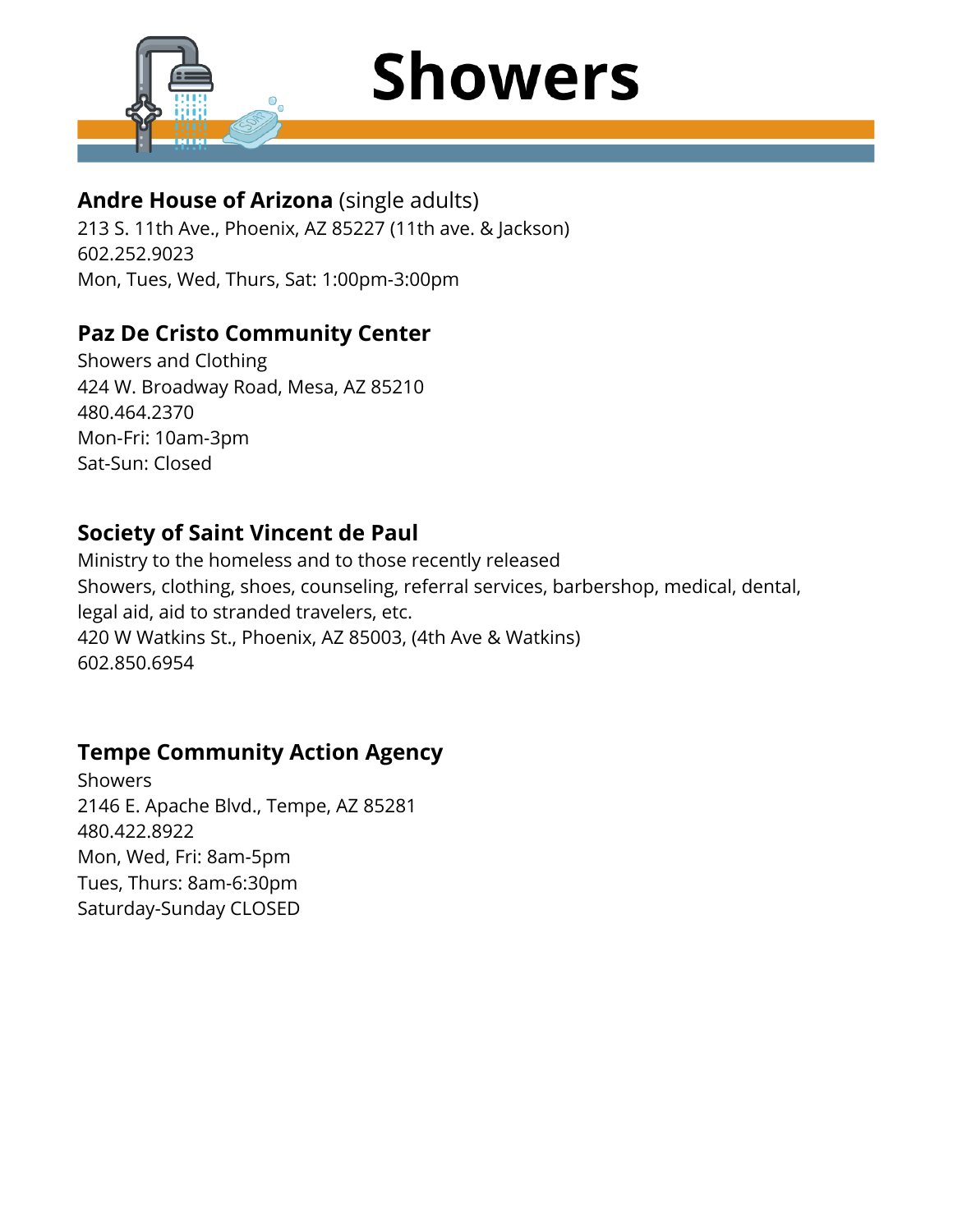

## **Misc. Services**

#### **Andre House of Arizona**

Single adults Laundry, lockers, and other miscellaneous services available such as hygiene items, blankets, phones. 213 S. 11th Ave., Phoenix, AZ 85227 (11th Ave. & Jackson) 602.252.9023 *Laundry drop-off services:* first come, first serve Mon, Tues, Thurs: 10:00am-12:00pm Sat: 1:00-3:00pm *Lockers:* first come, first serve Mon, Tues, Wed, Thurs: 3:30-4:30pm (lockers can be accessed during dinner and show times) *Misc. Services:* phones, hygiene products, blankets, vitamins Mon, Tues, Wed, Thurs: 10:00am-12:00pm & 1:00-3:00pm Sat-Sun: 1:00-3:00pm

#### **Society of Saint Vincent de Paul**

Ministry to the homeless and to those recently released *Showers, clothing, shoes, counseling, referral services, barbershop, medical, dental, legal aid, aid to stranded travelers, etc.*

420 W Watkins St., Phoenix, AZ 85003, (4th Ave & Watkins)

*Homeless Prevention*, 602.261.6883. Help, one time only, with rent, mortgage, and utility bills.

#### **Findhelpphx.org**

Online reference material

#### **Shelterlistings.org**

online reference material

#### **AZCEND**

Azcend.org - online reference material available 345 S. California Street, Chandler, AZ 85225 480.963.1423 Mon-Fri 7:30am-4:00pm; Sat-Sun CLOSED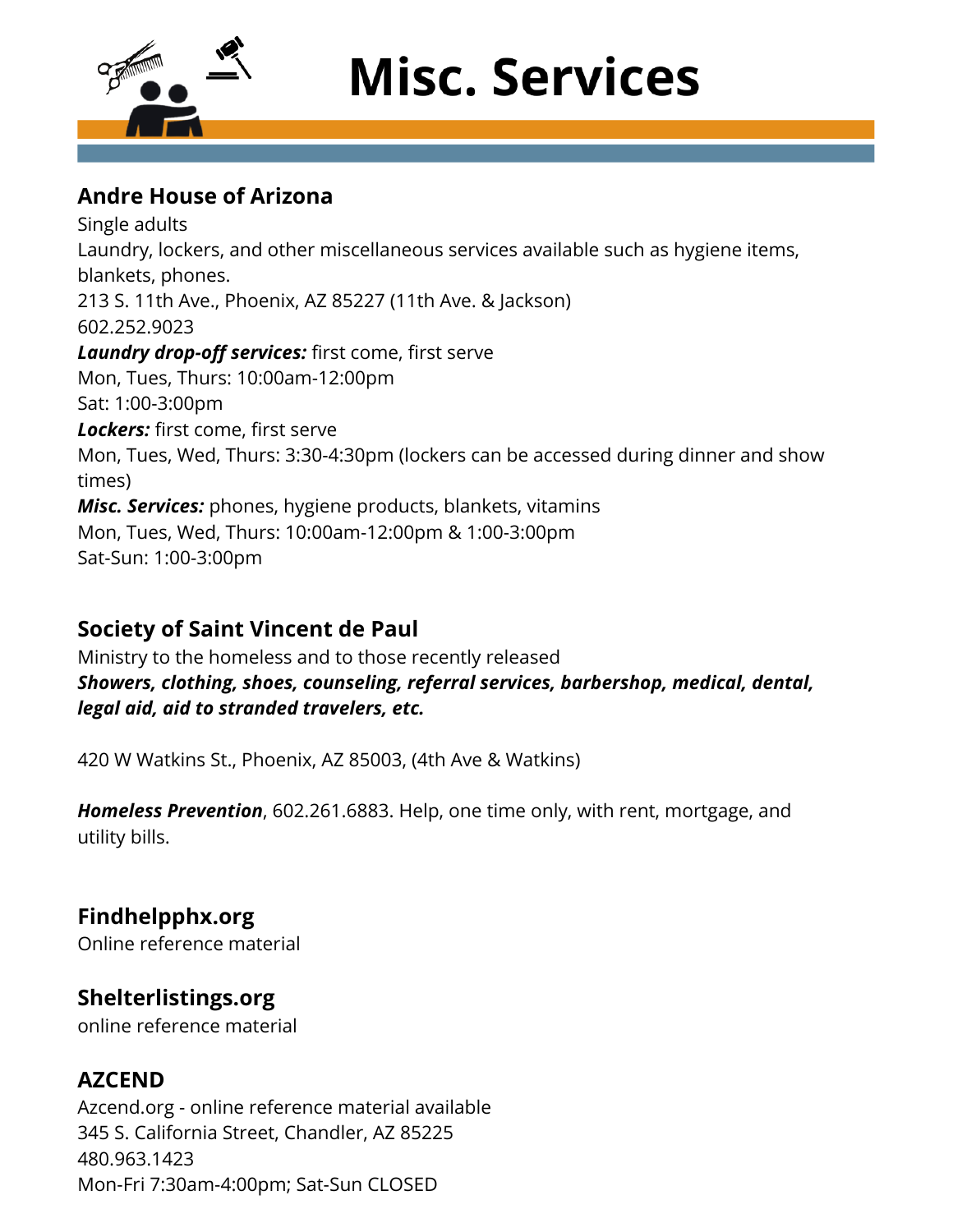

## **Employment Services**

#### **Fibco Family Services, Inc. (Baptist Church)**

Employment / Foodbox/ Onsite Meal/ Clothing 1141 E. Jefferson St., Phoenix, AZ 85034 (12th St & Jefferson) 602.385.3900 Lunch: Tues, Wed and Fri 10:30am-1:30pm Caja de Comida/ Comida en las instalaciones/ Ropa Horario: Martes, Míercoles, Viernes almuerzo 10:30am-1:30pm